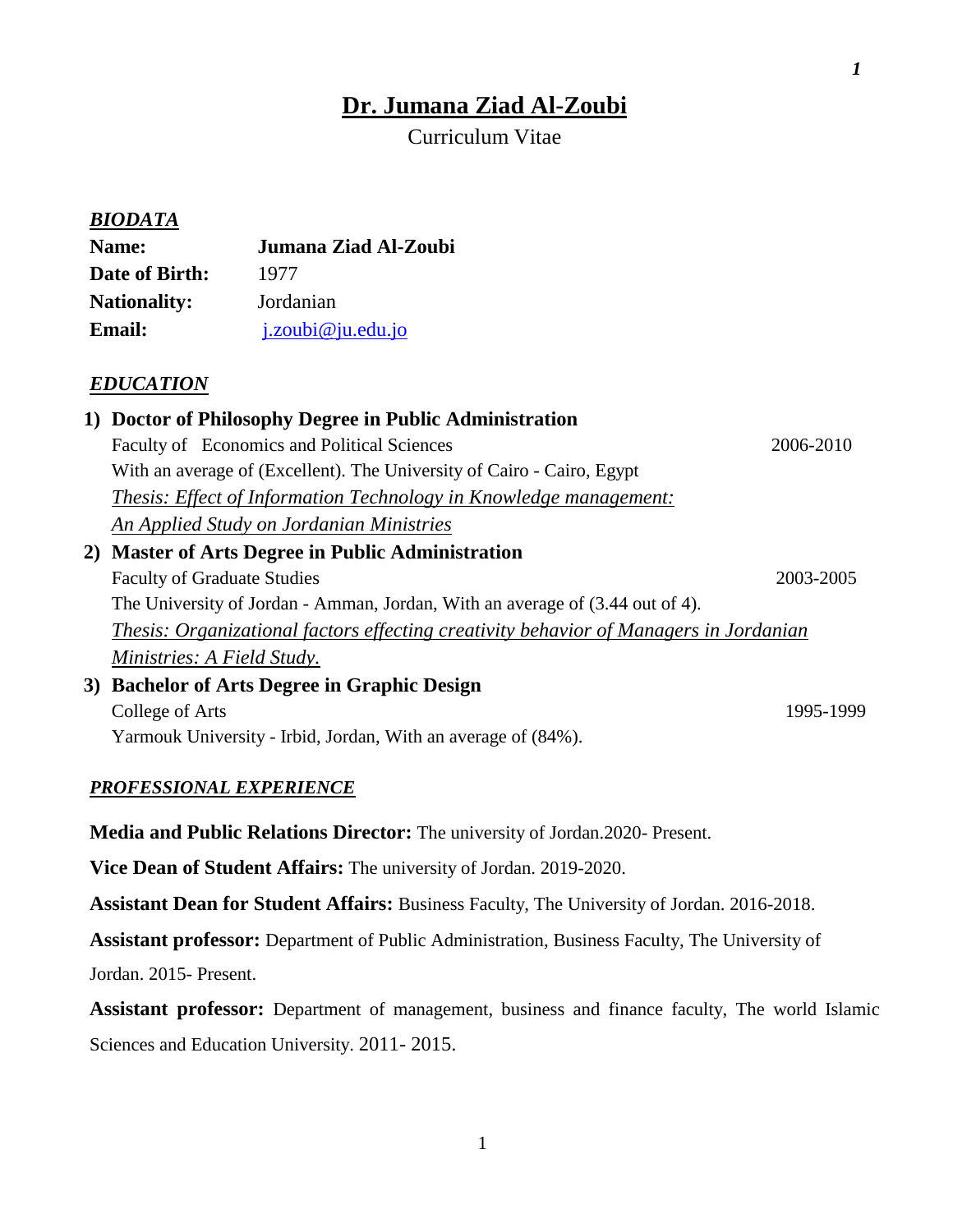**Economic / Consultations** - (SABEQ Program) at MIT, At: Jordanian Ministry of Industry and Trade – Economic policy and consultation directorate. USAID Funded Economic Development Project (SABEQ Program), Amman, Jordan. 2009- 2011

- I prepared the strategic plan of the Jordanian Ministry of Industry and Trade for the years 2010- 2012
- Worked on the preparation of many legislation mainly Consumer Protection Law by using the (regulatory impact assessment method -RIA)

**Director, Knowledge and Data Management Program.** Embassy of the Hashemite Kingdom of Jordan- Cairo, Egypt. **2006-2007.**

I developed a new "Electronic Archiving and Communication System" that controls inter-office correspondence, computer and IT operations, creation and management of database, modernization of communication channels, establishment of operational internal networks, and establishment and management of security programs. The embassy of Jordan in Cairo was the first Jordanian embassy around the world to employ such advanced program.

# **Director, Organizing and Event Management.**

- **The first conference of Pan Arab Project for Family health (PAPFAM) 2006**  This came under the patronage of HH Prince Talal Ibn AbdelAziz, and as a part of Arab Gulf program For United Nations Development organization (AGFUND) and the League of Arab States.
- **2nd Arab Women Summit under the patronage of H.M Queen Rania El-Abdallah 2002 International Conferences Coordinator 1999-2001**
- European Youth Program (for Ministry of Culture)
- Immigrant Arab Women Confrence- the patronage of HM Queen Rania El-Abdallah

# **Medical Conferences:**

4<sup>th</sup> Spine Surgery Conference, 2<sup>nd</sup> and 3<sup>rd</sup> Ear, Nose and Throat Conference, 5<sup>th</sup> Internal Medicine Conference, 2<sup>nd</sup> International Diabetes Conference, 8<sup>th</sup> International Dentistry Conference.

#### *ACADIMEIC REASEARCHES:*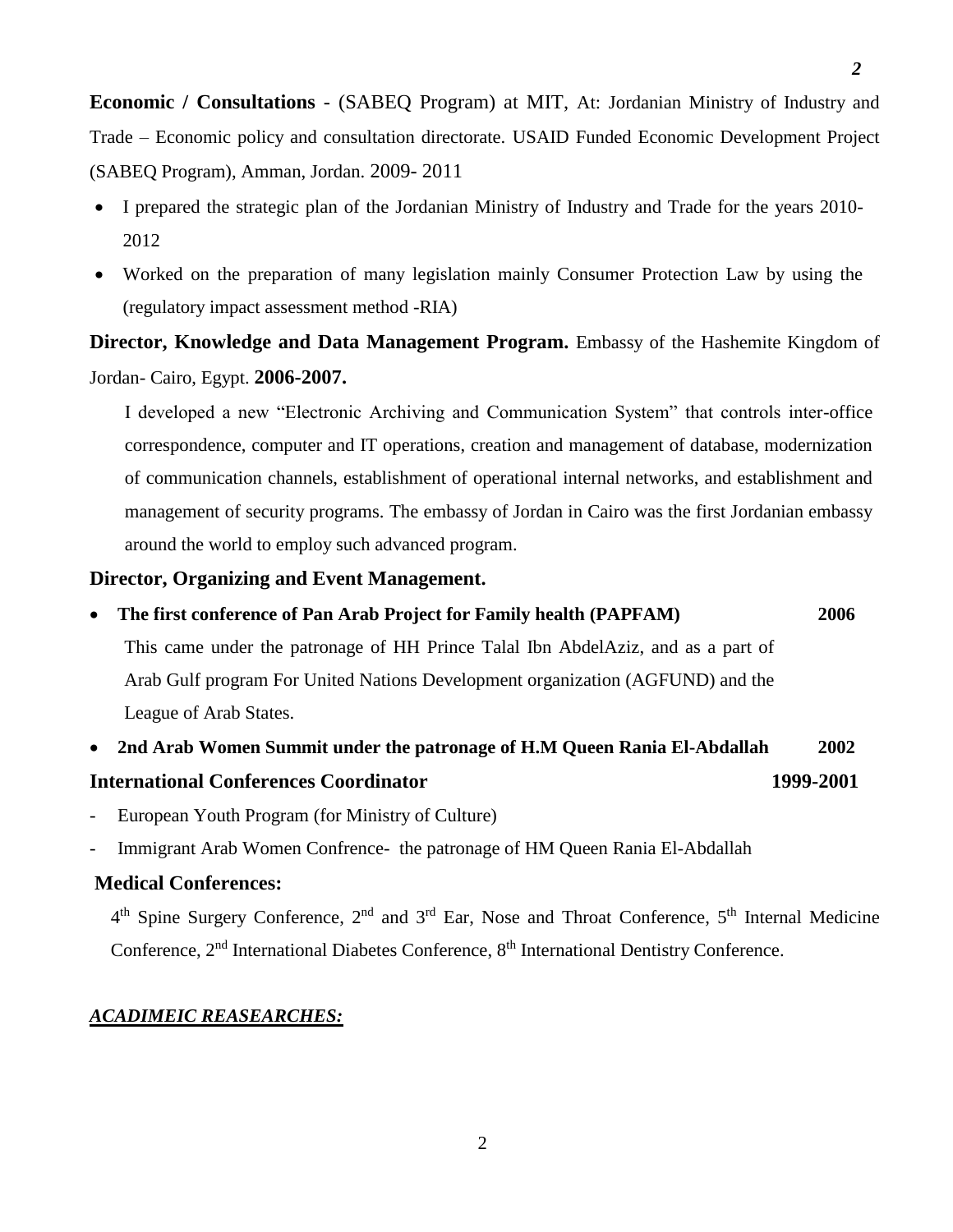- 1. Al- Zoubi, J., Al- Shawabkeh K., Al.Shaar Q. (2014). E-Government and its Impact on Knowledge Management Processes: A Case Study: Ministry of Industry and Trade in Jordan, **European Journal of Business and Management**, Vol. 6, No 38.pp. 46-56.
- 2. Al- Zoubi, J., Aboyassin N., Nsor N. (2016). The Effect of Knowledge Management Applications on Innovation: A Case Study. **International Journal of Business and Management**; Vol. 11, No. 4, pp 282-290.
- 3. Najm, A. N., Yousif, A.S.H., Aboyassin, N. A., Alhmeidiyeen, M.S., Al Zoubi, J., (2020). The role of national culture in change management in Jordanian firms, **Int. J. Productivity and Quality Management,** vol. 31(2), pp 244-270

.4 الزعبي، جمانة. أثر الثقة على االبتكار واختبار العامل الوسيط: مشاركة المعرفة في المستشفيات األردنية، **المجلة األردنية في**  إ**دارة الأعمال، (18) 1**.

## *CERTIFICATIONS*

| "PRIME" Certificate from Junior Chamber International (JCI)                                              |      |
|----------------------------------------------------------------------------------------------------------|------|
| As the first member from the Middle East                                                                 | 2002 |
| An Award in "ILM- first line management $-3$ level"<br>A full time course, at Bradford College – England |      |
| "English language – full time course"<br>At Bradford college - England                                   | 2008 |
| <b>E-learning course</b>                                                                                 | 2015 |

## *CONFERENCES*

| Member, Regional Forum for Young Entrepreneurs                       | 2000 |
|----------------------------------------------------------------------|------|
| President of the Jordanian Delegation, JCI World Congress in Tunisia | 2002 |
| <b>Host of "Prime Course", as national President of JCI- Jordan</b>  | 2004 |
| <b>Host of "Lead Course", as national President of JCI- Jordan</b>   | 2004 |

#### *MEMBERSHIPS*

| <b>International Pioneers Association</b>         | 2000 |
|---------------------------------------------------|------|
| Junior Chamber International - Jordan             | 2000 |
| Founder and president, Local Jordan river chapter | 2002 |